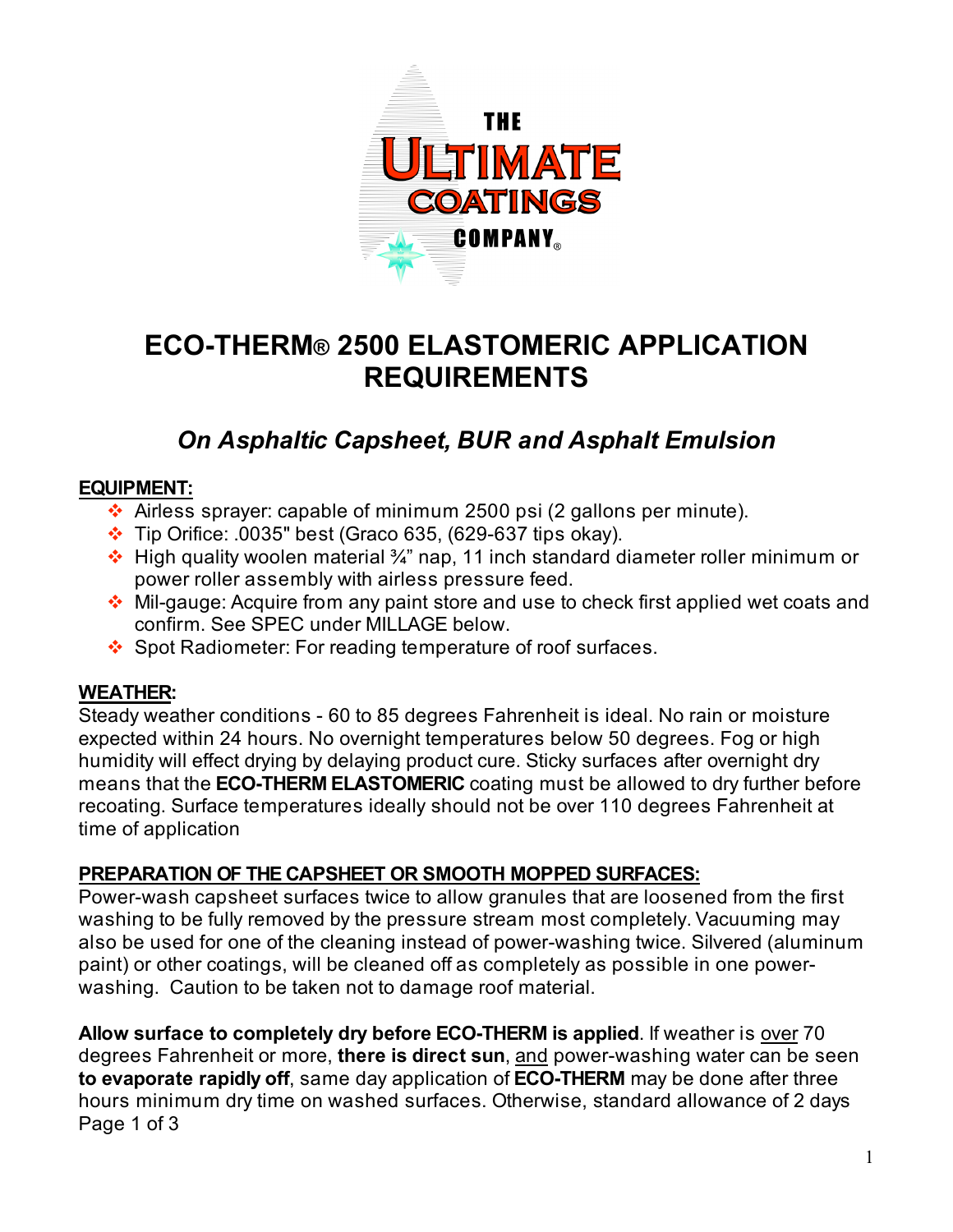in warm weather must be given to fully allow moisture in the surfaces to evaporate. Shadowing from trees, other buildings, overhangs or cloud cover can prevent proper complete drying.

**Caution: ECO-THERM** will bubble if coated over surfaces with trapped water inside with is *your responsibility to understand and avoid*.

Infrared camera used to see water trapped below roof surfaces may be essential to successful application since such preliminary due diligence by Applicator will save problems associated with voided topcoat warranty due to Applicator errors.

#### **APPLICATION:**

#### **Initial coat: ECO-THERM™ 2200 ELASTOMERIC (basecoat) Second or third coats: ECO-THERM™ 2500 ELASTOMERIC**

**First coat may be rolled strongly into surfaces, however best to be sprayed and backrolled. Seams, parapet base at roof deck and parapet wall tops should be sprayed in one heavy Basecoat and reinforcing fabric tamped down into the wet Basecoat. Entire second coat is best sprayed. Instances of rolling second coat will require third coat in order to utilize correct gallonage specified. Correct minimum millage occurs at 3 gallons per 10' x 10' square (100 sq ft) in two coats.**

Apply with 12" spray at a STEADY MODERATE PACE from 12" distance above Roof surfaces. Use quantity of 1 1/2 gallons per coat over 10' x 10' square (100 sq ft).

**Apply NO MORE THAN 1½ gallons per 10' x 10' square per each coat. If applied thicker (at quantity exceeding this specification), mud-cracking can occur and topcoat may fail.**

**DO NOT ATTEMPT TO FULLY COAT SURFACES WITH ECO-THERM IN ONE SPRAYED ON PASS. COATING WILL NOT PERFORM CORRECTLY AND WILL NOT LAST FOR FLL WARRANTY PERIOD.**

#### **MILLAGE:**

**Wet Mil Thickness (WMT)** must be **no less than 20-25 mils per coat. Dry Mil Thickness (DMT)** applied at this application rate in **two coats** yields total of **22-25 mils,** provided Applicator follows these guidelines under warm weather, non-moist conditions. Work must be checked to assure millage during progress of job. Weather conditions that are cold or hot will effect the coating build and cure times. Colder weather will cause a greater quantity of material to be used due to thickening of product.

Photos must be taken prior to application and at each step of the application process in order to have warranty issued. *Approved Applicator* must use good judgment and follow these minimum guidelines or **ECO-THERM** will not bond properly and will blister and fail. In such case, the Approved Applicator will be at fault and no product warranty will apply. Mil